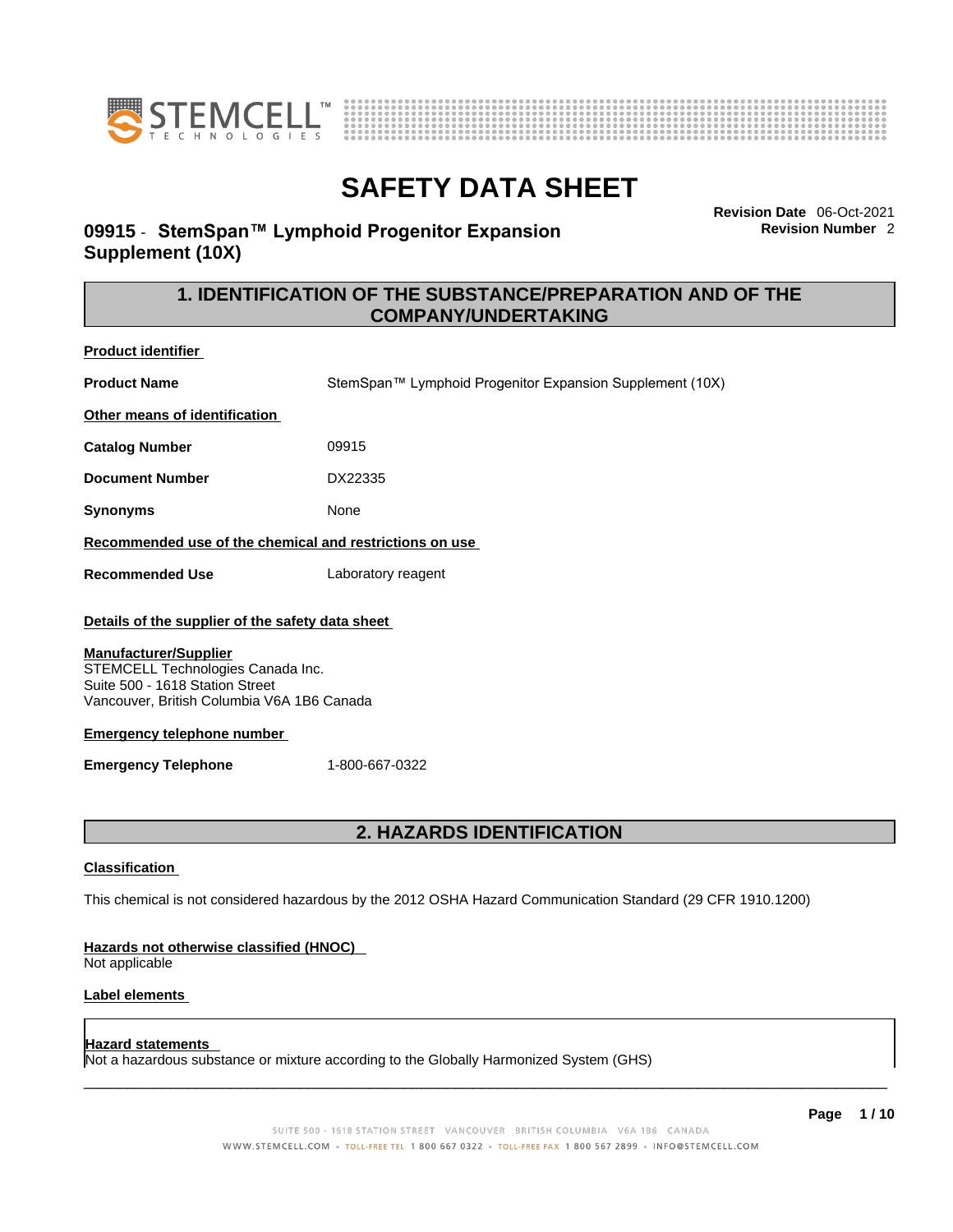



# \_\_\_\_\_\_\_\_\_\_\_\_\_\_\_\_\_\_\_\_\_\_\_\_\_\_\_\_\_\_\_\_\_\_\_\_\_\_\_\_\_\_\_\_\_\_\_\_\_\_\_\_\_\_\_\_\_\_\_\_\_\_\_\_\_\_\_\_\_\_\_\_\_\_\_\_\_\_\_\_\_\_\_\_\_\_\_\_\_\_\_\_\_ **Revision Date** 06-Oct-2021 **09915** - **StemSpan™ Lymphoid Progenitor Expansion Supplement (10X)**

The product contains no substances which at their given concentration, are considered to be hazardous to health.

**Appearance** Clear **Physical state** Liquid **Odor** No data available

**Revision Number** 2

**Other Information** 

Not applicable

**Unknown acute toxicity** 0 % of the mixture consists of ingredient(s) of unknown toxicity

0 % of the mixture consists of ingredient(s) of unknown acute oral toxicity

0 % of the mixture consists of ingredient(s) of unknown acute dermal toxicity

0 % of the mixture consists of ingredient(s) of unknown acute inhalation toxicity (gas)

0 % of the mixture consists of ingredient(s) of unknown acute inhalation toxicity (vapor)

0 % of the mixture consists of ingredient(s) of unknown acute inhalation toxicity (dust/mist)

### **3. COMPOSITION/INFORMATION ON INGREDIENTS**

#### **Substance**

Not applicable.

#### **Mixture**

Not a hazardous substance or mixture according to the Globally Harmonized System (GHS)

\*The exact percentage (concentration) ofcomposition has been withheld as a trade secret.

### **4. FIRST AID MEASURES**

#### **Description of first aid measures**

| <b>Inhalation</b>   | Remove to fresh air.                                                                                                    |
|---------------------|-------------------------------------------------------------------------------------------------------------------------|
| Eye contact         | Rinse thoroughly with plenty of water for at least 15 minutes, lifting lower and upper eyelids.<br>Consult a physician. |
| <b>Skin contact</b> | Wash skin with soap and water.                                                                                          |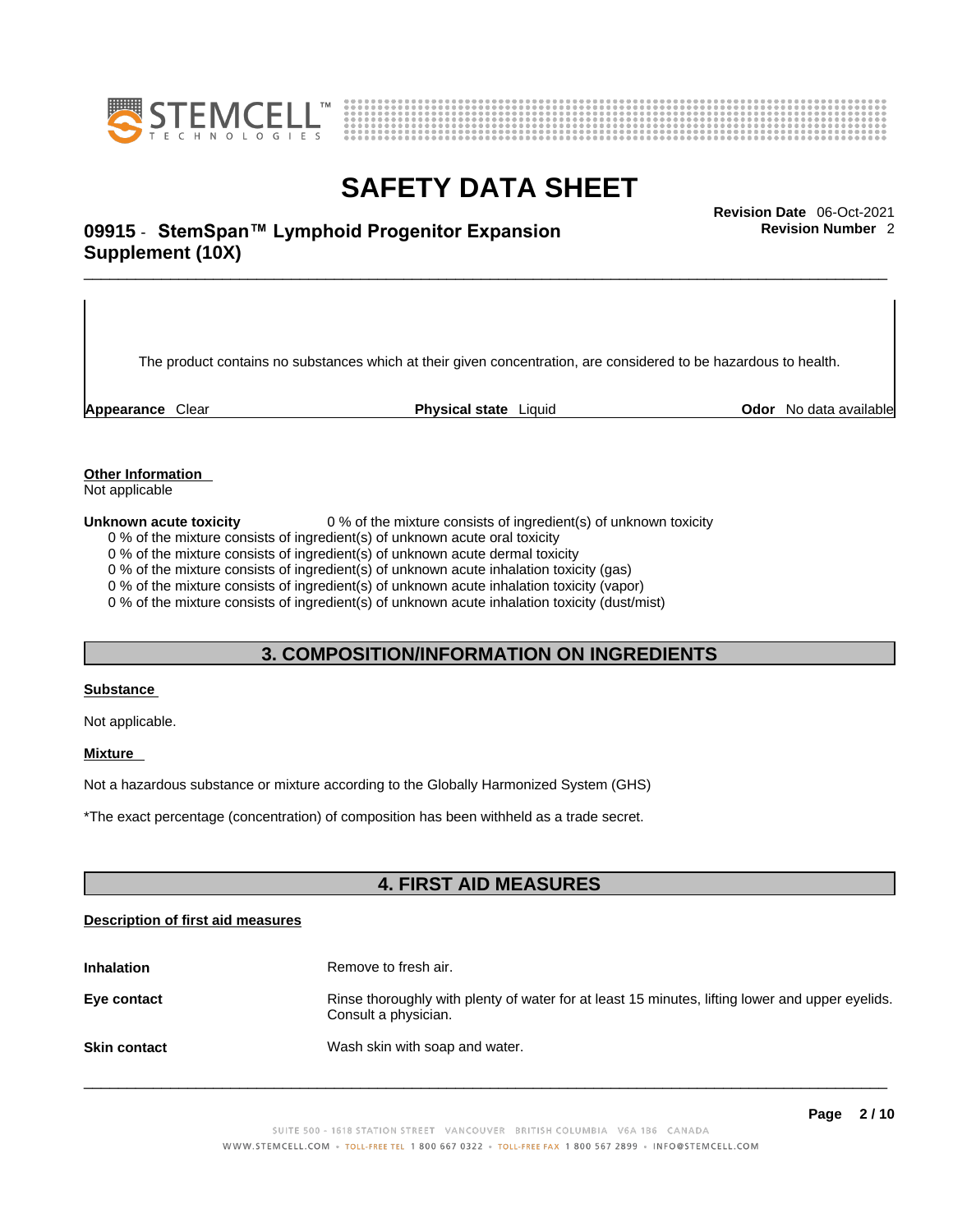



# \_\_\_\_\_\_\_\_\_\_\_\_\_\_\_\_\_\_\_\_\_\_\_\_\_\_\_\_\_\_\_\_\_\_\_\_\_\_\_\_\_\_\_\_\_\_\_\_\_\_\_\_\_\_\_\_\_\_\_\_\_\_\_\_\_\_\_\_\_\_\_\_\_\_\_\_\_\_\_\_\_\_\_\_\_\_\_\_\_\_\_\_\_ **Revision Date** 06-Oct-2021 **09915** - **StemSpan™ Lymphoid Progenitor Expansion Supplement (10X)**

**Ingestion** Clean mouth with water and drink afterwards plenty of water. **Most important symptoms and effects, both acute and delayed Symptoms** No information available. **Indication of any immediate medical attention and special treatment needed Note to physicians** Treat symptomatically. **5. FIRE-FIGHTING MEASURES Suitable Extinguishing Media** Use extinguishing measures that are appropriate to local circumstances and the surrounding environment. **Unsuitable extinguishing media** CAUTION: Use of water spray when fighting fire may be inefficient. **Specific hazards arising from the chemical** No information available. **Explosion data Sensitivity to Mechanical Impact** None. **Sensitivity to Static Discharge** None. **Special protective equipment for fire-fighters** Firefighters should wear self-contained breathing apparatus and full firefighting turnout gear. Use personal protection equipment. **6. ACCIDENTAL RELEASE MEASURES** 

**Personal precautions, protective equipment and emergency procedures Personal precautions** Ensure adequate ventilation. **Environmental precautions Environmental precautions** See Section 12 for additional Ecological Information. **Methods and material for containment and cleaning up Methods for containment** Prevent further leakage or spillage if safe to do so.

 $\_$  ,  $\_$  ,  $\_$  ,  $\_$  ,  $\_$  ,  $\_$  ,  $\_$  ,  $\_$  ,  $\_$  ,  $\_$  ,  $\_$  ,  $\_$  ,  $\_$  ,  $\_$  ,  $\_$  ,  $\_$  ,  $\_$  ,  $\_$  ,  $\_$  ,  $\_$  ,  $\_$  ,  $\_$  ,  $\_$  ,  $\_$  ,  $\_$  ,  $\_$  ,  $\_$  ,  $\_$  ,  $\_$  ,  $\_$  ,  $\_$  ,  $\_$  ,  $\_$  ,  $\_$  ,  $\_$  ,  $\_$  ,  $\_$  ,

**Revision Number** 2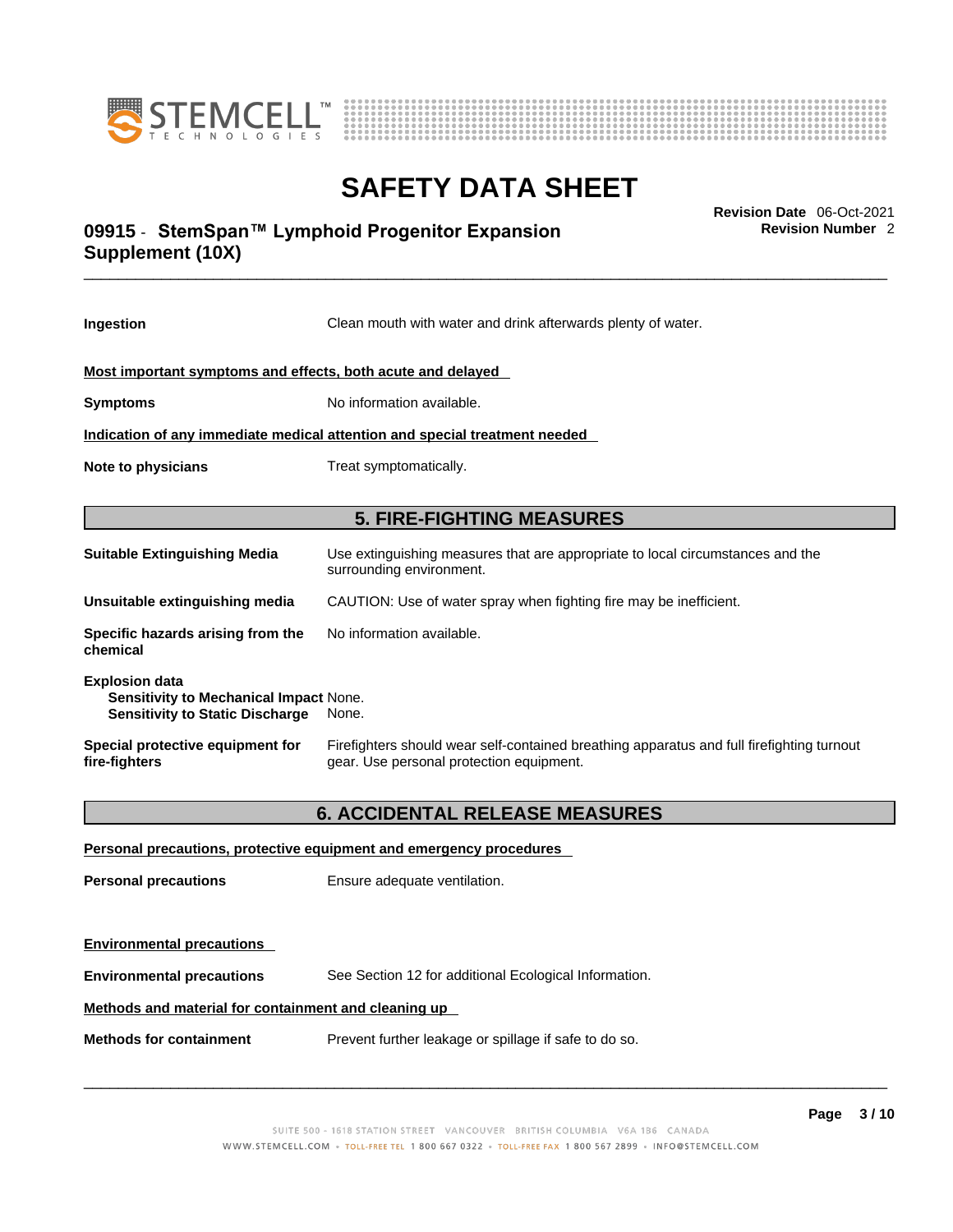



**Revision Number** 2

# \_\_\_\_\_\_\_\_\_\_\_\_\_\_\_\_\_\_\_\_\_\_\_\_\_\_\_\_\_\_\_\_\_\_\_\_\_\_\_\_\_\_\_\_\_\_\_\_\_\_\_\_\_\_\_\_\_\_\_\_\_\_\_\_\_\_\_\_\_\_\_\_\_\_\_\_\_\_\_\_\_\_\_\_\_\_\_\_\_\_\_\_\_ **Revision Date** 06-Oct-2021 **09915** - **StemSpan™ Lymphoid Progenitor Expansion Supplement (10X)**

| Methods for cleaning up                | Pick up and transfer to properly labeled containers.                                 |
|----------------------------------------|--------------------------------------------------------------------------------------|
| <b>Prevention of secondary hazards</b> | Clean contaminated objects and areas thoroughly observing environmental regulations. |

### **7. HANDLING AND STORAGE**

| Advice on safe handling                                      | Handle in accordance with good industrial hygiene and safety practice.              |  |
|--------------------------------------------------------------|-------------------------------------------------------------------------------------|--|
| Conditions for safe storage, including any incompatibilities |                                                                                     |  |
| <b>Storage Conditions</b>                                    | Store in accordance with information listed on the Product Information Sheet (PIS). |  |

### **8. EXPOSURE CONTROLS/PERSONAL PROTECTION**

#### **Control parameters**

**Precautions for safe handling**

**Exposure Limits** This product, as supplied, does not contain any hazardous materials with occupational exposure limits established by the region specific regulatory bodies.

#### **Appropriate engineering controls**

| <b>Engineering controls</b> | Showers              |
|-----------------------------|----------------------|
|                             | Eyewash stations     |
|                             | Ventilation systems. |

**Individual protection measures, such as personal protective equipment Eye/face protection** No special protective equipment required.

**Skin and body protection** No special protective equipment required.

# **Respiratory protection** No protective equipment is needed under normal use conditions. If exposure limits are exceeded or irritation is experienced, ventilation and evacuation may be required.

**Other protection** This product contains material derived from human plasma. Donors have been tested and found negative for HIV-1 and -2, hepatitis B, and hepatitis C prior to donation. However, this product should be considered potentially infectious. Use controls and personal protection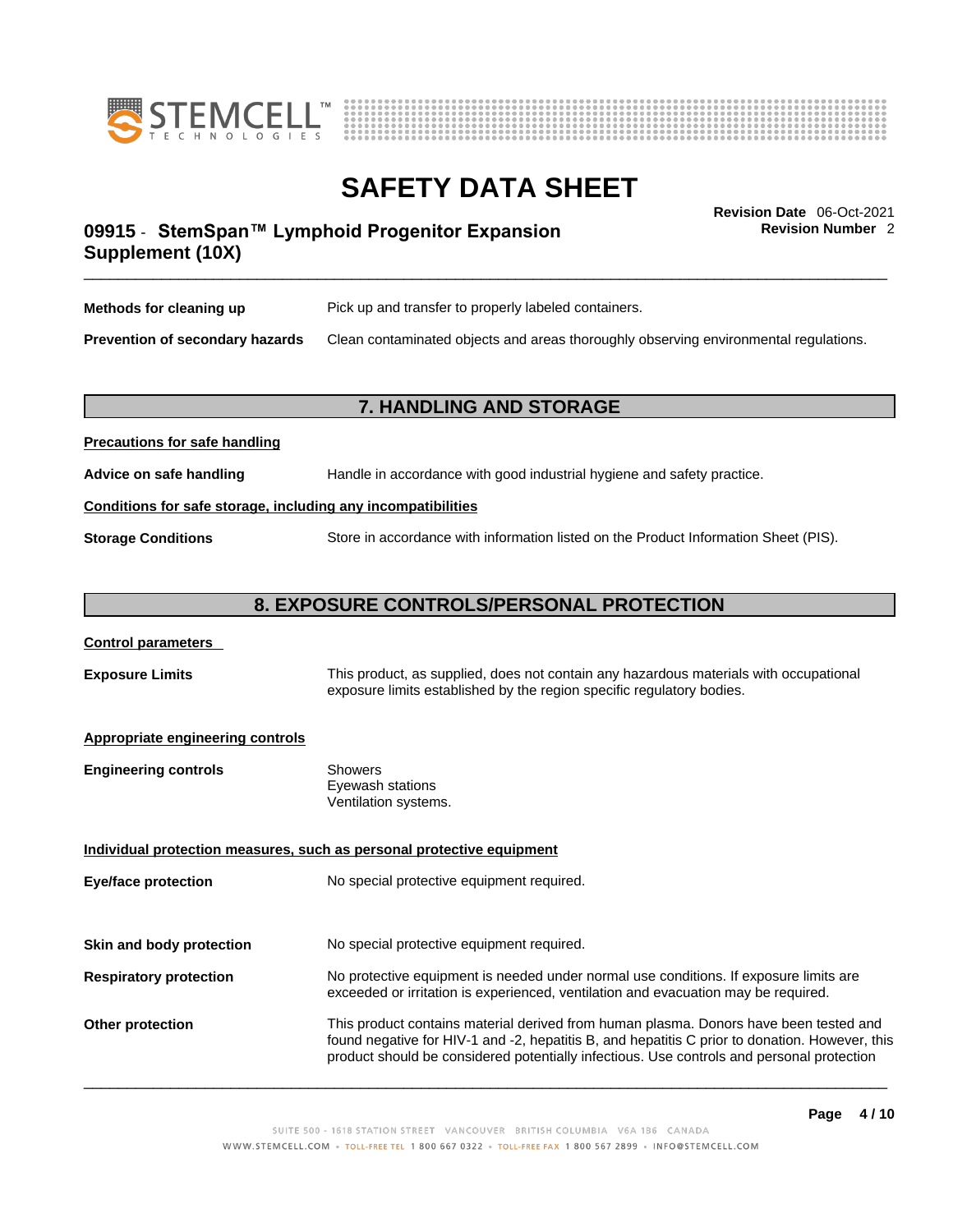



# \_\_\_\_\_\_\_\_\_\_\_\_\_\_\_\_\_\_\_\_\_\_\_\_\_\_\_\_\_\_\_\_\_\_\_\_\_\_\_\_\_\_\_\_\_\_\_\_\_\_\_\_\_\_\_\_\_\_\_\_\_\_\_\_\_\_\_\_\_\_\_\_\_\_\_\_\_\_\_\_\_\_\_\_\_\_\_\_\_\_\_\_\_ **Revision Date** 06-Oct-2021 **09915** - **StemSpan™ Lymphoid Progenitor Expansion Supplement (10X)**

**Revision Number** 2

appropriate for biohazardous infectious materials, as described in: Canadian Biosafety Standards and Guidelines (CBSG), Second Edition.

**General hygiene considerations** Handle in accordance with good industrial hygiene and safety practice.

### **9. PHYSICAL AND CHEMICAL PROPERTIES**

#### **Information on basic physical and chemical properties**

| <b>Physical state</b>            | Liquid                   |                  |
|----------------------------------|--------------------------|------------------|
| Appearance                       | Clear                    |                  |
| Color                            | red                      |                  |
| Odor                             | No data available        |                  |
| <b>Odor threshold</b>            | No data available        |                  |
| <b>Property</b>                  | <b>Values</b>            | Remarks • Method |
| рH                               | No data available        | None known       |
| Melting point / freezing point   | No data available        | None known       |
| Boiling point / boiling range    | No data available        | None known       |
| <b>Flash point</b>               | No data available        | None known       |
| <b>Evaporation rate</b>          | No data available        | None known       |
| Flammability (solid, gas)        | No data available        | None known       |
| <b>Flammability Limit in Air</b> |                          | None known       |
| <b>Upper flammability limit:</b> | No data available        |                  |
| Lower flammability limit:        | No data available        |                  |
| Vapor pressure                   | No data available        | None known       |
| <b>Vapor density</b>             | No data available        | None known       |
| <b>Relative density</b>          | No data available        | None known       |
| <b>Water solubility</b>          | No data available        | None known       |
| Solubility in other solvents     | No data available        | None known       |
| <b>Partition coefficient</b>     | No data available        | None known       |
| <b>Autoignition temperature</b>  | No data available        | None known       |
| <b>Decomposition temperature</b> | No data available        | None known       |
| <b>Kinematic viscosity</b>       | No data available        | None known       |
| <b>Dynamic viscosity</b>         | No data available        | None known       |
| <b>Explosive properties</b>      | No data available        |                  |
| <b>Oxidizing properties</b>      | No information available |                  |
| <b>Other Information</b>         |                          |                  |
| <b>Softening point</b>           | No information available |                  |
| Molecular weight                 | No information available |                  |
| Molecular formula                | No information available |                  |
| <b>VOC Content (%)</b>           | No information available |                  |
| <b>Liquid Density</b>            | No information available |                  |
| <b>Bulk density</b>              | No information available |                  |

#### **Remarks • Method**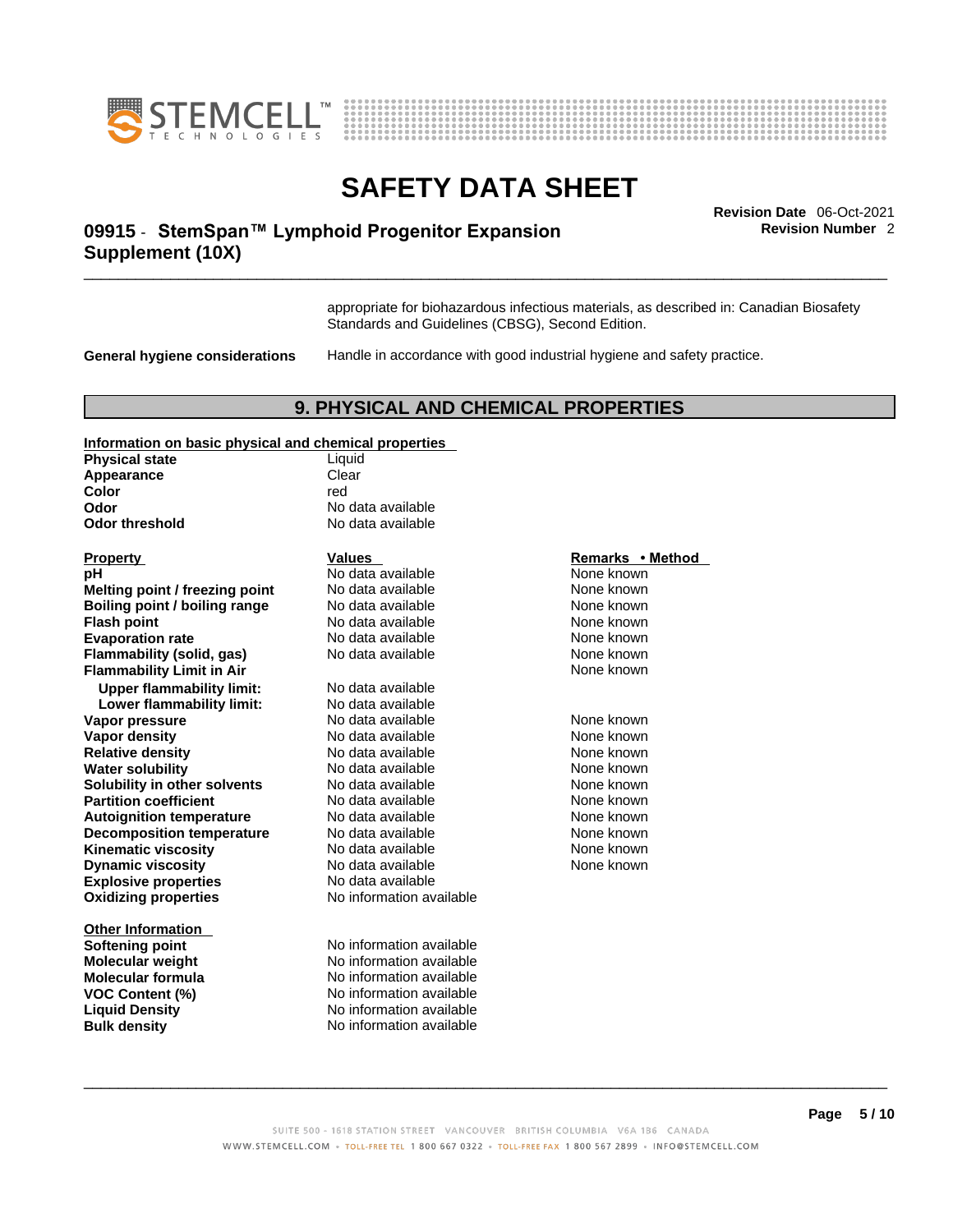



# \_\_\_\_\_\_\_\_\_\_\_\_\_\_\_\_\_\_\_\_\_\_\_\_\_\_\_\_\_\_\_\_\_\_\_\_\_\_\_\_\_\_\_\_\_\_\_\_\_\_\_\_\_\_\_\_\_\_\_\_\_\_\_\_\_\_\_\_\_\_\_\_\_\_\_\_\_\_\_\_\_\_\_\_\_\_\_\_\_\_\_\_\_ **Revision Date** 06-Oct-2021 **09915** - **StemSpan™ Lymphoid Progenitor Expansion Supplement (10X)**

**Revision Number** 2

### **10. STABILITY AND REACTIVITY**

| <b>Reactivity</b>                                                       | No information available.                 |  |
|-------------------------------------------------------------------------|-------------------------------------------|--|
| <b>Chemical stability</b>                                               | Stable under normal conditions.           |  |
| <b>Possibility of hazardous reactions</b> None under normal processing. |                                           |  |
| <b>Conditions to avoid</b>                                              | None known based on information supplied. |  |
| Incompatible materials                                                  | None known based on information supplied. |  |
|                                                                         |                                           |  |

**Hazardous decomposition products** None known based on information supplied.

### **11. TOXICOLOGICAL INFORMATION**

#### **Information on likely routes of exposure**

| <b>Product Information</b>                                                   |                                                                   |  |
|------------------------------------------------------------------------------|-------------------------------------------------------------------|--|
| <b>Inhalation</b>                                                            | Specific test data for the substance or mixture is not available. |  |
| Eye contact                                                                  | Specific test data for the substance or mixture is not available. |  |
| <b>Skin contact</b>                                                          | Specific test data for the substance or mixture is not available. |  |
| Ingestion                                                                    | Specific test data for the substance or mixture is not available. |  |
| Symptoms related to the physical, chemical and toxicological characteristics |                                                                   |  |

**Symptoms** No information available.

### **Numerical measures of toxicity**

#### **Acute toxicity**

#### **Unknown acute toxicity** 0 % of the mixture consists of ingredient(s) of unknown toxicity

0 % of the mixture consists of ingredient(s) of unknown acute oral toxicity

0 % of the mixture consists of ingredient(s) of unknown acute dermal toxicity

0 % of the mixture consists of ingredient(s) of unknown acute inhalation toxicity (gas)

0 % of the mixture consists of ingredient(s) of unknown acute inhalation toxicity (vapor)

0 % of the mixture consists of ingredient(s) of unknown acute inhalation toxicity (dust/mist)

Product Information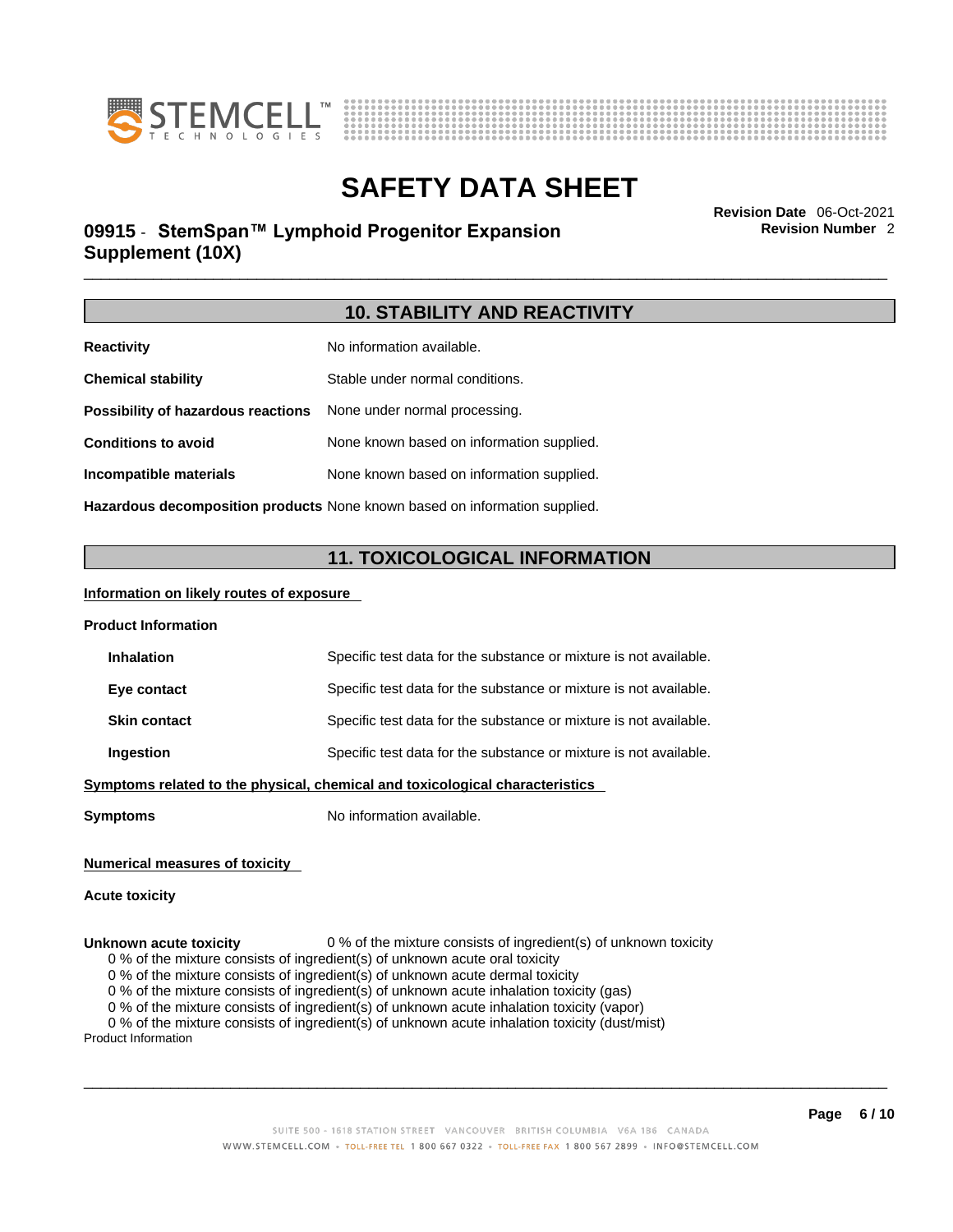



# \_\_\_\_\_\_\_\_\_\_\_\_\_\_\_\_\_\_\_\_\_\_\_\_\_\_\_\_\_\_\_\_\_\_\_\_\_\_\_\_\_\_\_\_\_\_\_\_\_\_\_\_\_\_\_\_\_\_\_\_\_\_\_\_\_\_\_\_\_\_\_\_\_\_\_\_\_\_\_\_\_\_\_\_\_\_\_\_\_\_\_\_\_ **Revision Date** 06-Oct-2021 **09915** - **StemSpan™ Lymphoid Progenitor Expansion Supplement (10X)**

**Revision Number** 2

**Delayed and immediate effects as well as chronic effects from short and long-term exposure**

| <b>Skin corrosion/irritation</b>  | No information available.                               |
|-----------------------------------|---------------------------------------------------------|
| <b>Product Information</b>        |                                                         |
| Serious eye damage/eye irritation | No information available.                               |
| <b>Product Information</b>        |                                                         |
| Respiratory or skin sensitization | No information available.                               |
| <b>Product Information</b>        |                                                         |
| Germ cell mutagenicity            | No information available.                               |
| <b>Product Information</b>        |                                                         |
| Carcinogenicity                   | No information available.                               |
| <b>Reproductive toxicity</b>      | No information available.                               |
|                                   | <b>Product Information</b>                              |
| <b>STOT - single exposure</b>     | No information available.                               |
|                                   | <b>Product Information</b>                              |
| <b>STOT - repeated exposure</b>   | No information available.<br><b>Product Information</b> |
|                                   |                                                         |
| <b>Aspiration hazard</b>          | No information available.                               |

## **12. ECOLOGICAL INFORMATION**

| <b>Ecotoxicity</b>            |                                    |  |
|-------------------------------|------------------------------------|--|
| <b>Product Information</b>    |                                    |  |
| Persistence and degradability | No information available.          |  |
| <b>Bioaccumulation</b>        | There is no data for this product. |  |
| Other adverse effects         | No information available.          |  |

## **13. DISPOSAL CONSIDERATIONS**

 $\_$  ,  $\_$  ,  $\_$  ,  $\_$  ,  $\_$  ,  $\_$  ,  $\_$  ,  $\_$  ,  $\_$  ,  $\_$  ,  $\_$  ,  $\_$  ,  $\_$  ,  $\_$  ,  $\_$  ,  $\_$  ,  $\_$  ,  $\_$  ,  $\_$  ,  $\_$  ,  $\_$  ,  $\_$  ,  $\_$  ,  $\_$  ,  $\_$  ,  $\_$  ,  $\_$  ,  $\_$  ,  $\_$  ,  $\_$  ,  $\_$  ,  $\_$  ,  $\_$  ,  $\_$  ,  $\_$  ,  $\_$  ,  $\_$  ,

**Waste treatment methods**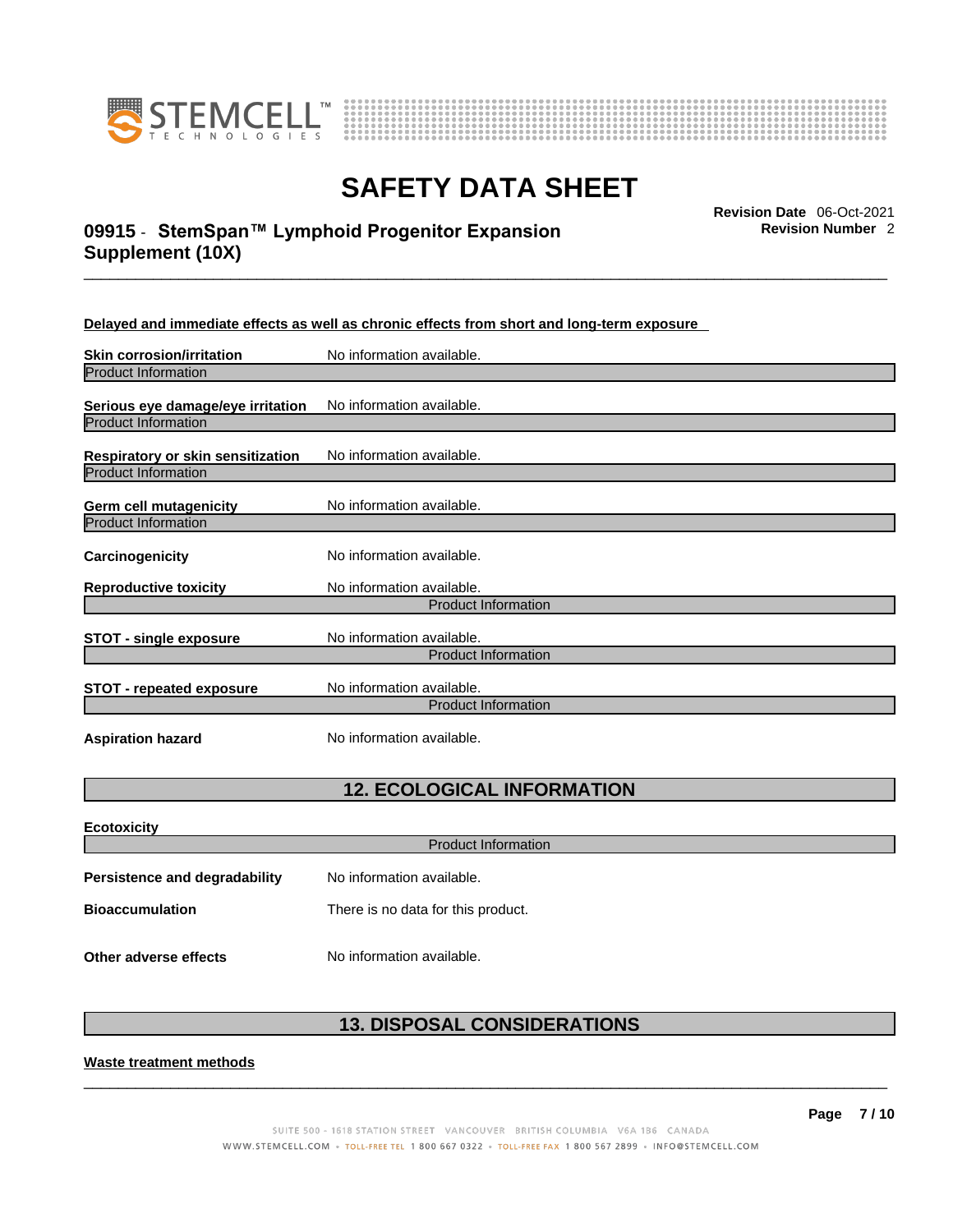



\_\_\_\_\_\_\_\_\_\_\_\_\_\_\_\_\_\_\_\_\_\_\_\_\_\_\_\_\_\_\_\_\_\_\_\_\_\_\_\_\_\_\_\_\_\_\_\_\_\_\_\_\_\_\_\_\_\_\_\_\_\_\_\_\_\_\_\_\_\_\_\_\_\_\_\_\_\_\_\_\_\_\_\_\_\_\_\_\_\_\_\_\_ **Revision Date** 06-Oct-2021 **09915** - **StemSpan™ Lymphoid Progenitor Expansion Supplement (10X)** 

**Revision Number** 2

| Waste from residues/unused | Dispose of in accordance with local regulations. Dispose of waste in accordance with |
|----------------------------|--------------------------------------------------------------------------------------|
| products                   | environmental legislation.                                                           |
| Contaminated packaging     | Do not reuse empty containers.                                                       |

## **14. TRANSPORT INFORMATION**

| <b>DOT</b>  | Not regulated |
|-------------|---------------|
| <b>TDG</b>  | Not regulated |
| <b>MEX</b>  | Not regulated |
| ICAO (air)  | Not regulated |
| <b>IATA</b> | Not regulated |
| <b>IMDG</b> | Not regulated |
| <b>RID</b>  | Not regulated |
| <b>ADR</b>  | Not regulated |
| <b>ADN</b>  | Not regulated |

# **15. REGULATORY INFORMATION**

| Does not comply |
|-----------------|
| Does not comply |
| Does not comply |
| Does not comply |
| Does not comply |
| Does not comply |
| Does not comply |
| Does not comply |
|                 |

 **Legend:** 

 **TSCA** - United States Toxic Substances Control Act Section 8(b) Inventory

 **DSL/NDSL** - Canadian Domestic Substances List/Non-Domestic Substances List

 **EINECS/ELINCS** - European Inventory of Existing Chemical Substances/European List of Notified Chemical Substances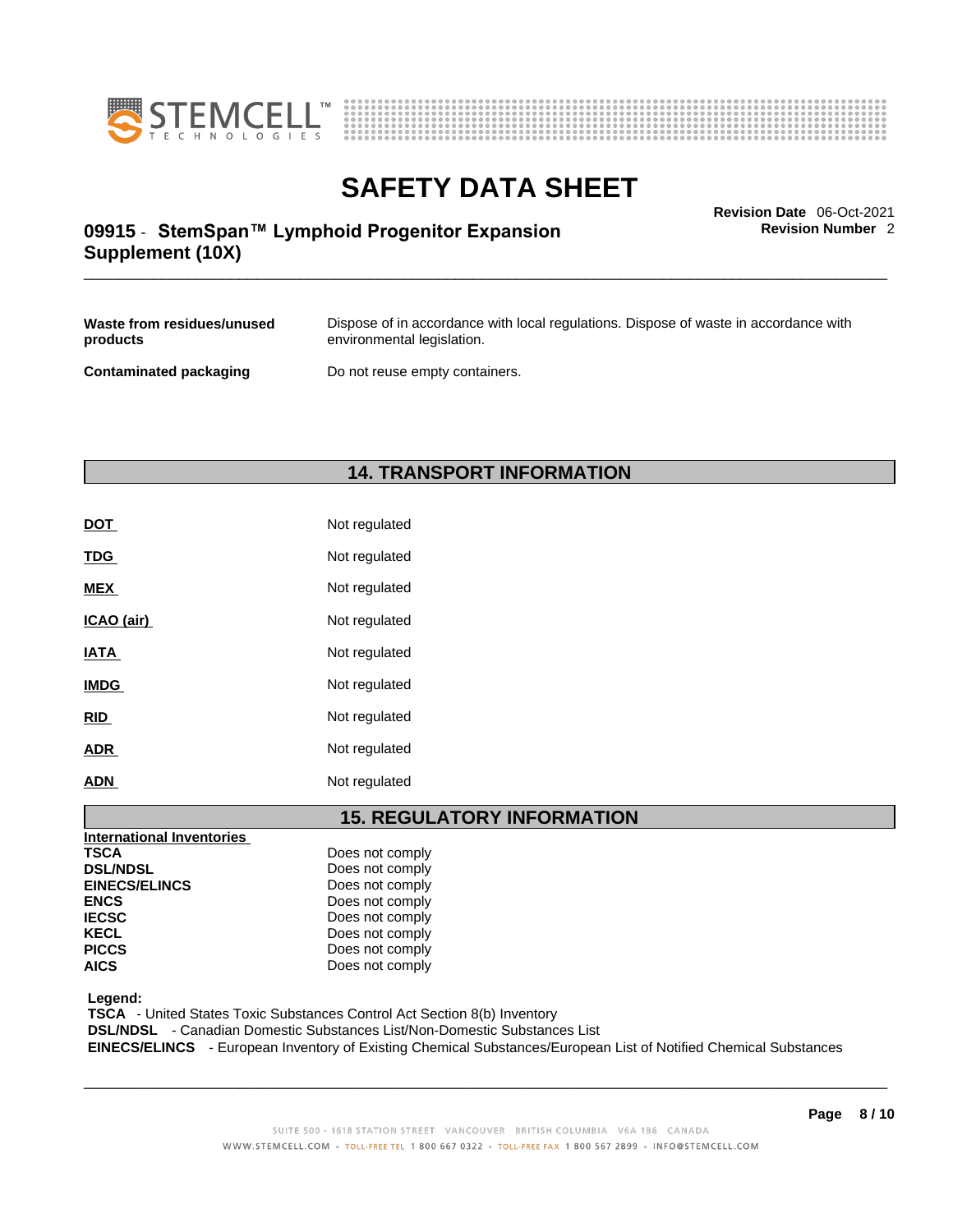



# \_\_\_\_\_\_\_\_\_\_\_\_\_\_\_\_\_\_\_\_\_\_\_\_\_\_\_\_\_\_\_\_\_\_\_\_\_\_\_\_\_\_\_\_\_\_\_\_\_\_\_\_\_\_\_\_\_\_\_\_\_\_\_\_\_\_\_\_\_\_\_\_\_\_\_\_\_\_\_\_\_\_\_\_\_\_\_\_\_\_\_\_\_ **Revision Date** 06-Oct-2021 **09915** - **StemSpan™ Lymphoid Progenitor Expansion Supplement (10X)**

**Revision Number** 2

 **ENCS** - Japan Existing and New Chemical Substances

 **IECSC** - China Inventory of Existing Chemical Substances

 **KECL** - Korean Existing and Evaluated Chemical Substances

 **PICCS** - Philippines Inventory of Chemicals and Chemical Substances

 **AICS** - Australian Inventory of Chemical Substances

#### **US Federal Regulations**

#### **SARA 313**

Section 313 of Title III of the Superfund Amendments and Reauthorization Act of 1986 (SARA). This product does not contain any chemicals which are subject to the reporting requirements of the Act and Title 40 of the Code of Federal Regulations, Part 372.

#### **SARA 311/312 Hazard Categories**

| Acute health hazard               | Nο |  |
|-----------------------------------|----|--|
| <b>Chronic Health Hazard</b>      | N٥ |  |
| Fire hazard                       | N٥ |  |
| Sudden release of pressure hazard | N٥ |  |
| <b>Reactive Hazard</b>            | N٥ |  |

#### **CWA** (Clean Water Act)

This product does not contain any substances regulated as pollutants pursuant to the Clean Water Act (40 CFR 122.21 and 40 CFR 122.42).

#### **CERCLA**

This material, as supplied, does not contain any substances regulated as hazardous substances under the Comprehensive Environmental Response Compensation and Liability Act (CERCLA) (40 CFR 302) or the Superfund Amendments and Reauthorization Act (SARA) (40 CFR 355). There may be specific reporting requirements at the local, regional, or state level pertaining to releases of this material.

#### **US State Regulations**

#### **California Proposition 65**

This product does not contain any Proposition 65 chemicals.

#### **U.S. State Right-to-Know Regulations**

#### **US State Regulations**

| Chemical name | New Jersey | Massachusetts | Pennsylvania |
|---------------|------------|---------------|--------------|
| Water         |            |               |              |
| 7732-18-5     |            |               |              |
| Trade secret  |            |               |              |
|               |            |               |              |